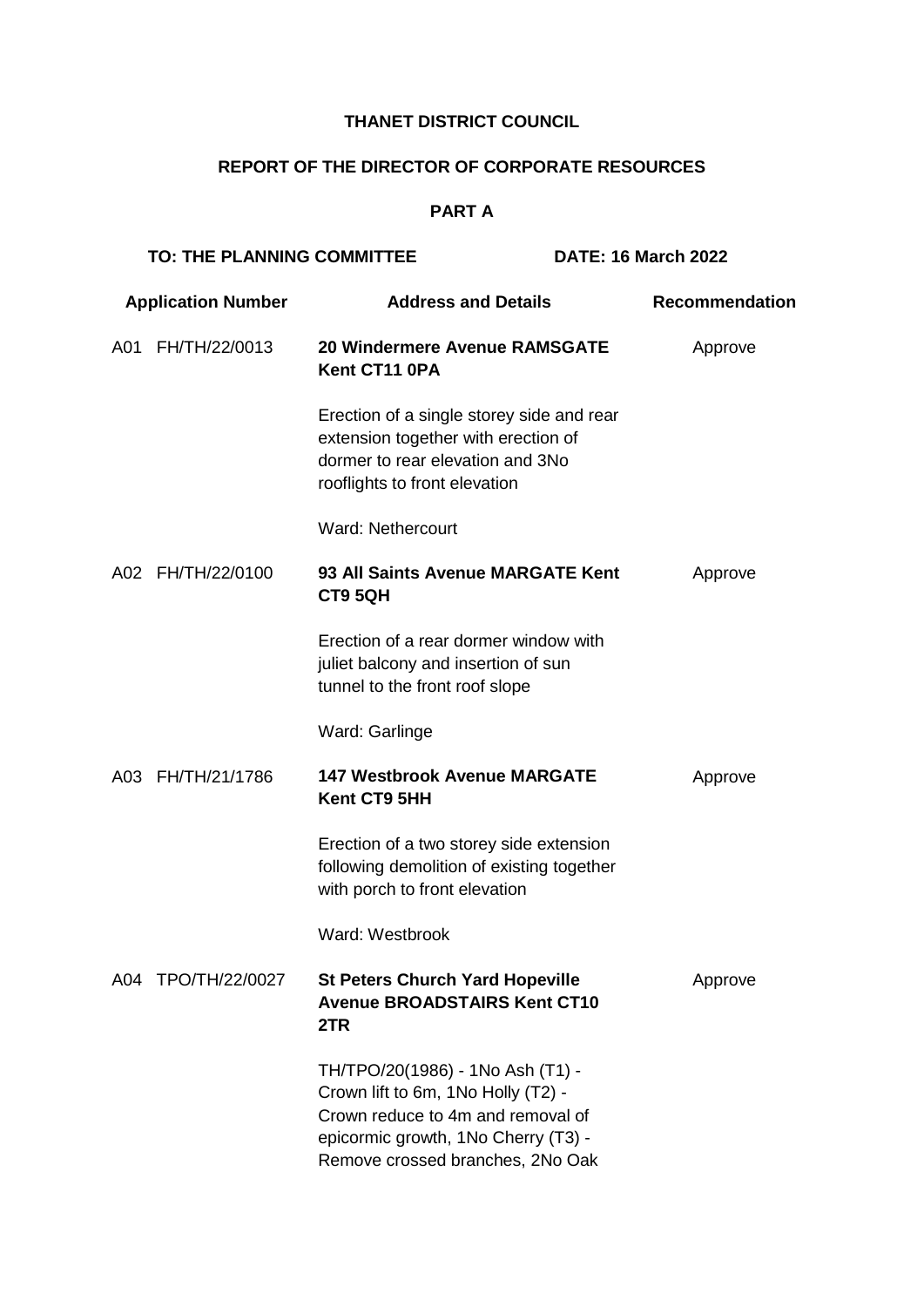(T5 T6) - Fell, 1No Holm Oak (T7) - Remove left third of the stool to coppice, 1No Catalpa (T8) - Remove major cross branches crown reduce by 15% and crown thin by 30%, 1No Yew (T9) - Crown lift by 4m

Ward: St Peters

#### A05 L/TH/21/1924 **1, 2 And 3 Park Lodge Montefiore Avenue RAMSGATE Kent CT11 8BD** Approve

Application for Listed Building Consent for the installation of replacement roof

Ward: Sir Moses Montefiore